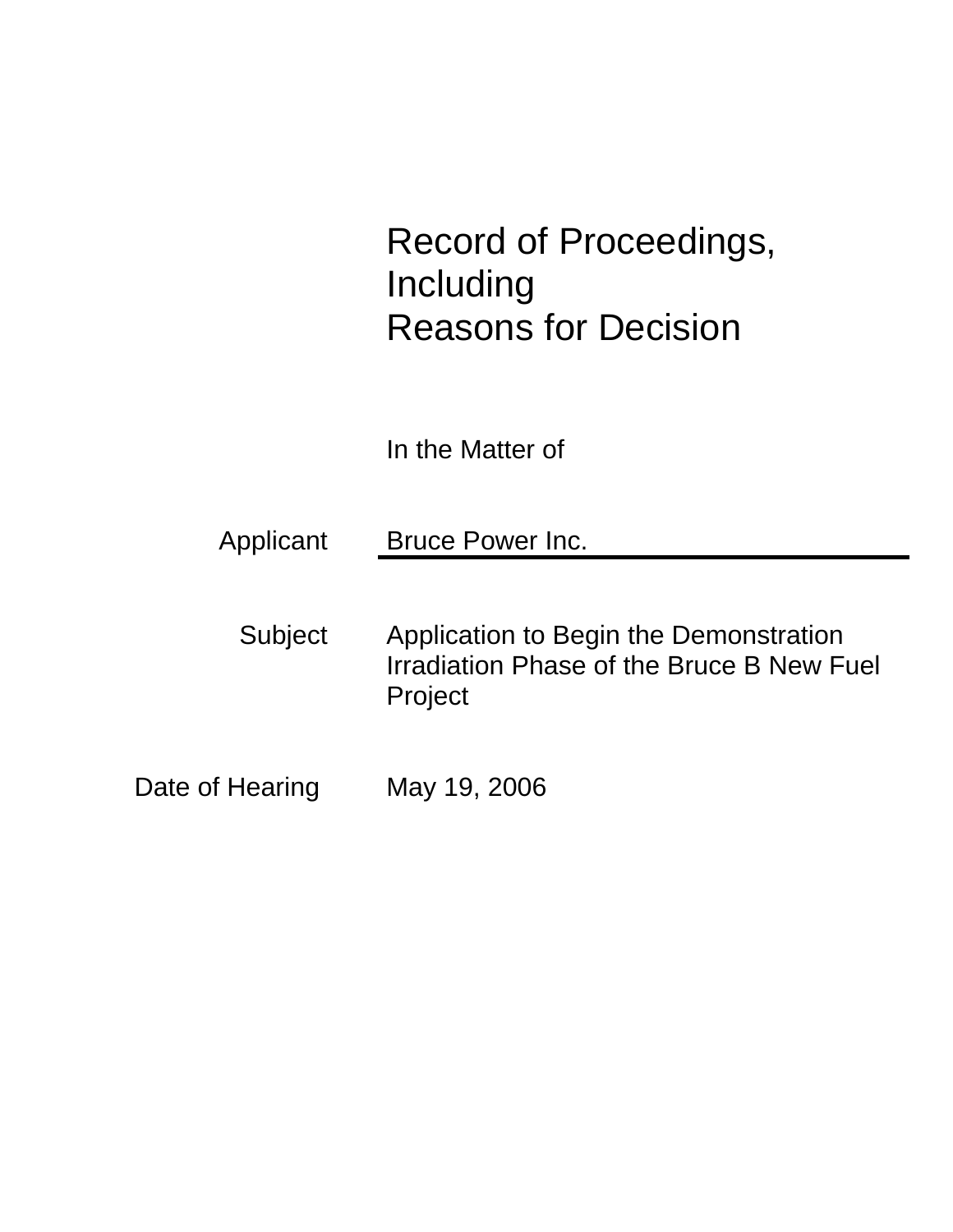## **RECORD OF PROCEEDINGS**

| Applicant:                                                    | Bruce Power Inc.                                                                                                 |
|---------------------------------------------------------------|------------------------------------------------------------------------------------------------------------------|
| Address/Location:                                             | Bruce Power Inc., Box 3000 - B06, 177 Tie Road, Municipality of<br>Kincardine, R.R.#2, Tiverton, Ontario N0G 2T0 |
| Purpose:                                                      | Application to begin the demonstration irradiation phase of the<br>Bruce B New Fuel Project                      |
| Application received:                                         | December 8, 2005                                                                                                 |
| Date of hearing:                                              | May 19, 2006                                                                                                     |
| Location:                                                     | Canadian Nuclear Safety Commission (CNSC) Public Hearing<br>Room, 280 Slater St., 14th. Floor, Ottawa, Ontario   |
| Members present:                                              | A.R. Graham, Chair<br>M. J. McDill<br>C.R. Barnes                                                                |
| Secretary:<br><b>Recording Secretary:</b><br>General Counsel: | M. Leblanc<br>P. Bourassa<br>J. Lavoie                                                                           |

**Licence:** Amended<br>**Date of Decision:** May 19, 2006 **Date of Decision:**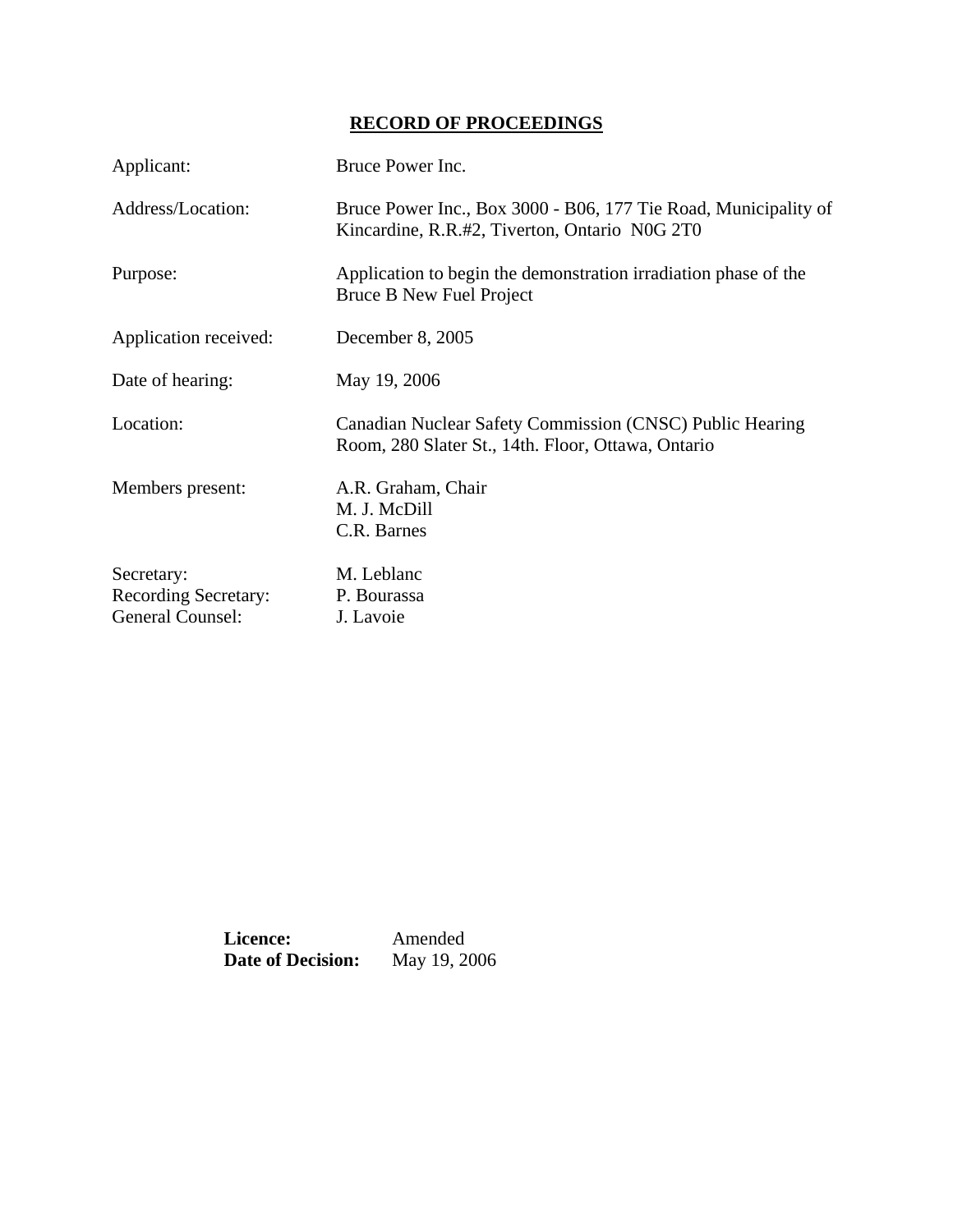## **Table of Contents**

| Radiation Protection, Environmental Protection, Emergency Preparedness 4 |  |
|--------------------------------------------------------------------------|--|
|                                                                          |  |
|                                                                          |  |
|                                                                          |  |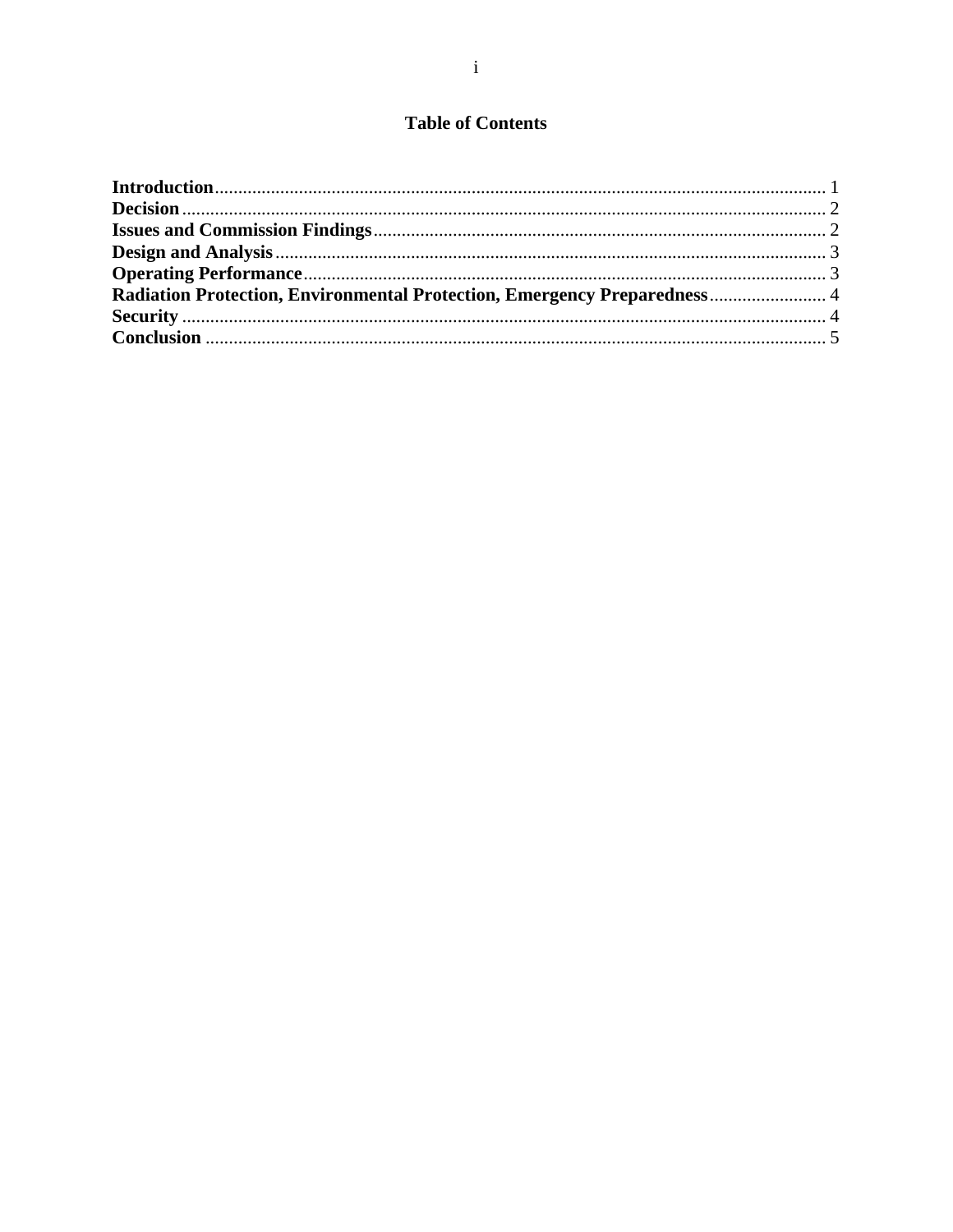#### **Introduction**

- 1. Bruce Power Inc. (Bruce Power) has applied to the Canadian Nuclear Safety Commission  $(CNSC<sup>1</sup>)$  for approvals and an amendment to the Bruce B reactor operating licence in order to begin the demonstration irradiation phase of the Bruce B New Fuel Project. The new fuel design is a Low Void Reactivity Fuel (LVRF) that contains slightly enriched uranium and a neutron absorber. It is called the CANFLEX-LVRF fuel design.
- 2. The project's intended result is to increase safety through the use of a new fuel. Demonstration irradiation is a confirmation process that follows the qualification of a new fuel. The results will determine if the fuel will perform as intended under normal operations. It is a conservative, safety conscious step towards full core implementation.
- 3. Bruce Power has proposed that the demonstration irradiation for the new fuel be performed in two of 480 fuel channels of the Bruce B Nuclear Generating Station (NGS) Unit 6 or 7 for the duration of approximately one year, under normal operating conditions. The remaining 478 fuel channels would continue to be fuelled with natural uranium.

#### Issues

- 4. In considering the application, the Commission was required to decide, pursuant to subsection 24(4) of the *Nuclear Safety and Control Act*<sup>2</sup>:
	- a) if Bruce Power is qualified to carry on the activity that the amended licence would authorize; and
	- b) if, in carrying on that activity, Bruce Power would make adequate provision for the protection of the environment, the health and safety of persons and the maintenance of national security and measures required to implement international obligations to which Canada has agreed.

#### **Hearing**

5. Pursuant to section 22 of the NSCA, the President of the Commission established a Panel of the Commission to hear the application.

 $\overline{a}$ 

<sup>&</sup>lt;sup>1</sup> In this *Record of Proceedings*, the *Canadian Nuclear Safety Commission* is referred to as the "CNSC" when referring to the organization and its staff in general, and as the "Commission" when referring to the tribunal component.

 $2^2$  S.C. 1997, c. 9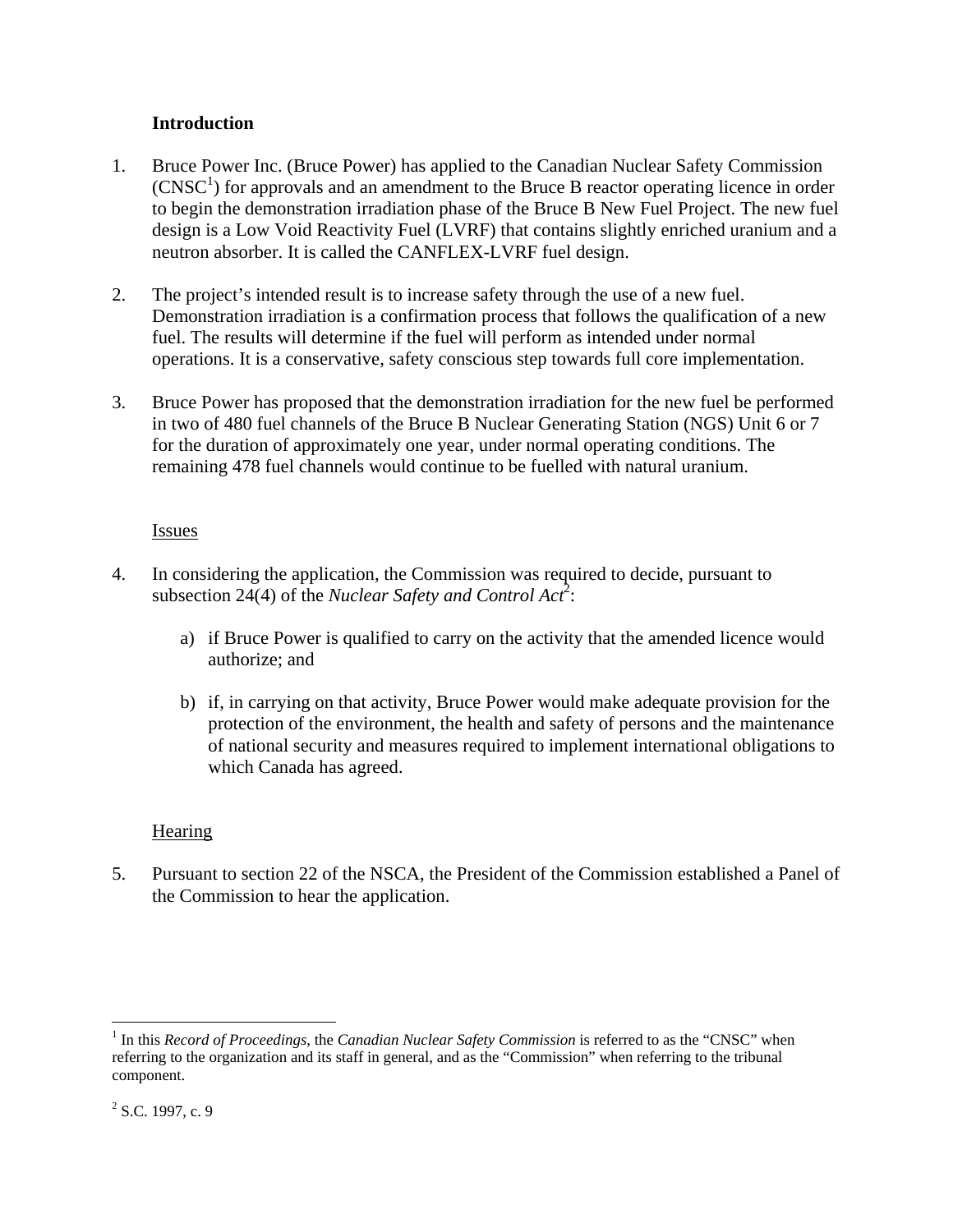- 6. The Panel of the Commission (hereafter referred to as the Commission), in making its decision, considered information presented for a hearing held on May 19, 2006 in Ottawa, Ontario. During the hearing, the Commission received written submissions from CNSC staff (CMD 06-H116 and 06-H116.A). CMD 06-H116.A included the letters of application from Bruce Power. A separate CMD from Bruce Power was not considered necessary under the circumstances. Bruce Power and CNSC staff answered questions from the Commission.
- 7. The hearing was conducted in accordance with Rule 3 of the *Canadian Nuclear Safety*  Commission Rules of Procedure<sup>3</sup>. In establishing the process, a standing panel on procedural matters determined that it was not necessary to hold a public hearing on the matter.

## **Decision**

8. Based on its consideration of the matter, as described in more detail in the following sections of this *Record of Proceedings*, the Commission concludes that Bruce Power is qualified to carry on the activity that the amended licence will authorize. The Commission is also satisfied that Bruce Power, in carrying on that activity, will make adequate provision for the protection of the environment, the health and safety of persons, and the maintenance of national security and measures required to implement international obligations to which Canada has agreed. Therefore,

the Commission, pursuant to section 24 of the *Nuclear Safety and Control Act*, amends the Bruce B Power Reactor Operating Licence to authorize the commencement of a demonstration irradiation of CANFLEX Low Void Reactivity Fuel (LVRF) in Unit 6 or 7. The Commission also approves of the use of the CANFLEX-LVRF fuel bundle design and the modification to the Operating Policies and Principles (OP&P).

- 9. The Commission includes in the licence the conditions recommended by CNSC staff as set out in CMD 06-H116.
- 10. The Commission approves of the modifications to the OP&P as recommended by CNSC staff and set out in CMD 06-H116.

#### **Issues and Commission Findings**

11. In order for Bruce Power to proceed with the demonstration irradiation, the Commission had to be certain that sufficient steps had been taken to ensure that the health, safety, security, and environmental requirements had been met. The Commission reviewed Bruce Power's performance in several areas, including design and analysis, operating performance, and emergency preparedness, radiation protection, and environmental

 3 SOR/2000-211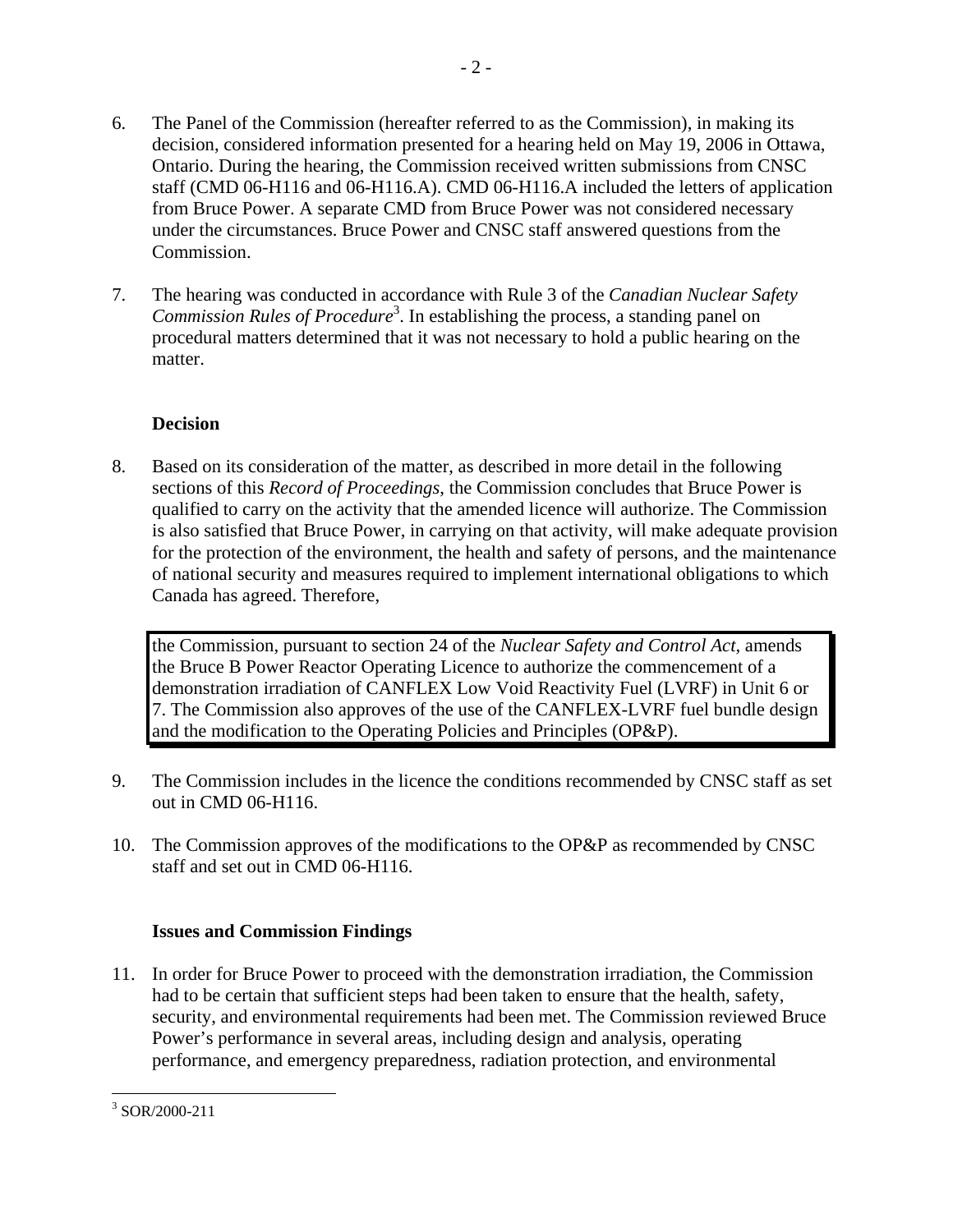protection.

#### **Design and Analysis**

- 12. CNSC staff conducted extensive verifications of the design of the CANFLEX-LVRF fuel bundles in order to confirm that the fuel would comply with all of the requirements for Bruce B NGS reactors.
- 13. The Commission sought assurances that the details concerning the design of the fuel bundles, including pad spacing and minimum height specification, would be within the design specifications presented in the CMD 06-H116. The CNSC staff, along with the Bruce Power staff, assured the Commission that the new fuel bundle design met all of the design requirements, including the weight, diameter, and length of the fuel bundle, as well as the pad spacing and minimum height specification.
- 14. In the reactor physics assessment, CNSC staff determined that using two of 480 channels would not have a significant or negative impact on the reactor core design. The CNSC staff stated that the computer codes for the remaining channels and the global behaviour of the reactor would need only small incremental changes. Additional surveillance and monitoring measures were also put in place by Bruce Power to ensure safe operation of the Bruce NGS B reactors.
- 15. Using data from the Chalk River National Research Universal (NRU) reactor, CNSC staff determined that the new design would be capable of operating continuously at the power levels, burn up levels, and power changes it would experience during the demonstration irradiation with a low probability of mechanical failure.
- 16. Based on its analysis of the CANFLEX-LVRF mechanical behaviour and fuel design analysis programs, CNSC staff stated that the new fuel would be compatible with the system as per its design specifications and would be capable of operating safely under the normal and abnormal operating power reactor conditions of the demonstration irradiation.
- 17. Based on the above information and considerations, the Commission concludes that the CANFLEX-LVRF fuel bundle design is adequate for the purpose of protecting health, safety and the environment during the proposed project. The Commission therefore approves the use of the new fuel bundle design, pursuant to licence condition 4.3 of the Bruce B Power Reactor Operating Licence PROL 16.06/2009.

#### **Operating Performance**

18. In regards to the operating performance of Bruce Power, the most recent CNSC annual review, "Annual CNSC Staff Report for 2004 on the Safety Performance of the Canadian Nuclear Power Industry," indicated that CNSC expectations that adequate measures to protect health, safety, security and the environment have been taken were met. CNSC staff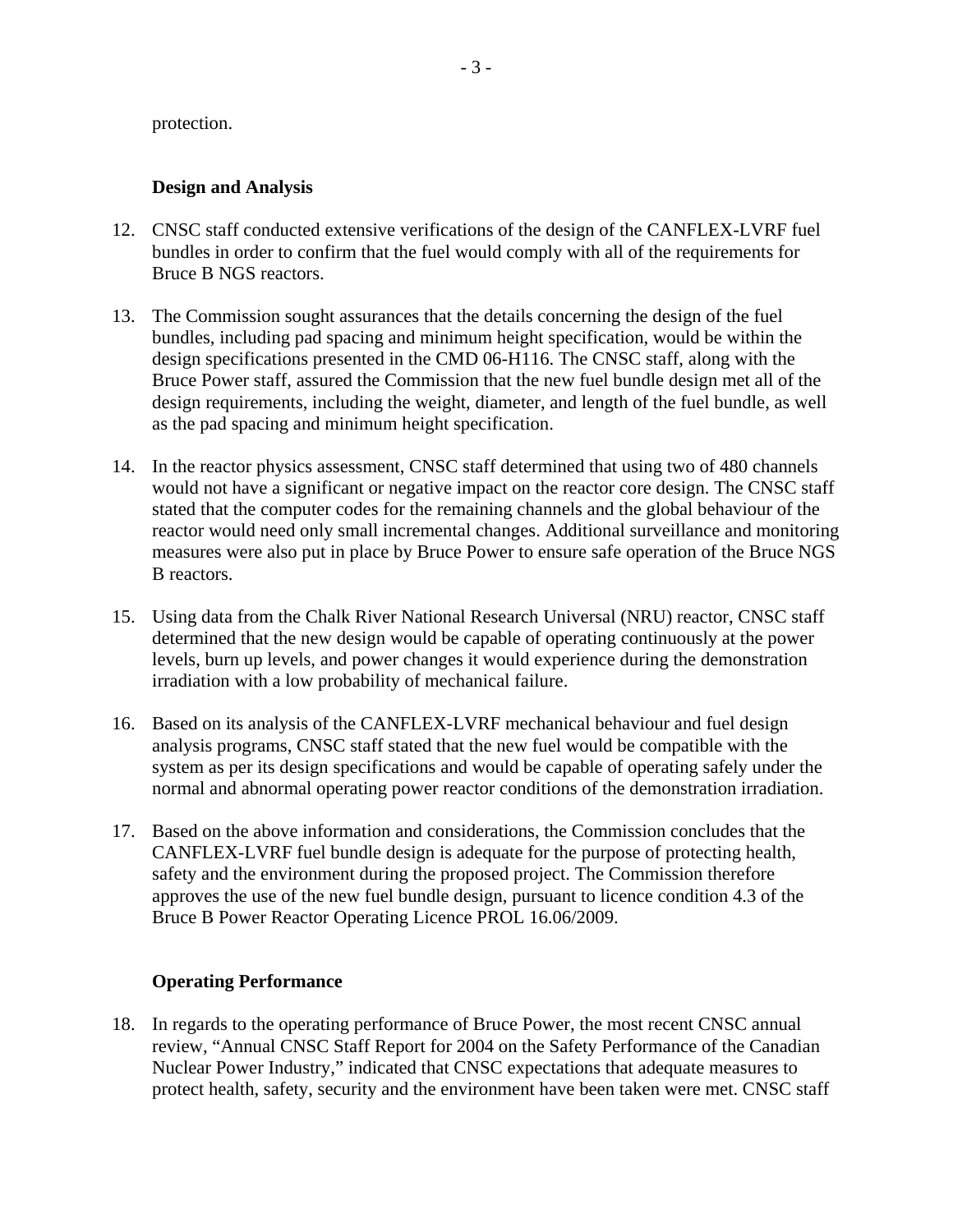also noted that Bruce Power's technical surveillance program is acceptable.

- 19. The Commission sought further information on Bruce Power's ability to handle the CANFLEX-LVRF fuel bundles. In response, Bruce Power stated that the implementation of a criticality safety program, along with its experience handling natural fuel, would ensure that the stringent standards for handling the fuel would be met. Bruce Power also noted that it will take additional measures in the areas of fuel handling, fuel management, and reactivity management. CNSC staff stated that these additional measures, along with the current practices, were adequate to ensure safe handling.
- 20. Based on this information, the Commission concludes that the current programs and practices and Bruce Power's past performance indicate that the facility will continue to be operated safely during the course of the demonstration irradiation. The Commission approves the modifications to the OP&P as recommended by CNSC staff in CMD 06-H116 and adds new licence conditions to reflect them.

## **Radiation Protection, Environmental Protection, Emergency Preparedness**

- 21. CNSC staff explained that the radiological hazards associated with the new fuel were not inconsistent with normal hazards at a nuclear plant. In this regard, CNSC staff stated that Bruce Power's current Radiation Protection Program was adequate to cover the radiological hazards associated with the new fuel.
- 22. The existing environmental protection and monitoring programs were rated as meeting expectations in the CNSC annual review in 2004. CNSC staff noted that these programs would not be affected by the use of the new fuel and thus stated that adequate provisions have been made for the protection of the environment.
- 23. In the last CNSC annual review in 2004, Bruce Power's emergency preparedness program was rated as exceeding CNSC expectations. CNSC staff stated that the emergency preparedness program was also adequate for the demonstration irradiation.
- 24. Based on this information, the Commission finds that Bruce Power will continue to make adequate provision for the protection of persons from radiation and for the protection of the environment during the demonstration irradiation. The Commission concludes that Bruce Power's emergency preparedness is adequate for the purpose of the proposed project.

## **Security**

25. With respect to site security, the new fuel signifies a change to a category III material as defined in the *Nuclear Security Regulations*<sup>4</sup>. CNSC staff reviewed Bruce Power's security in this regard and was satisfied that the nuclear security requirements were met. CNSC staff also inspected the fresh fuel storage area and was satisfied that it met the *Nuclear Security* 

 $\overline{a}$ 4 SOR/2000-209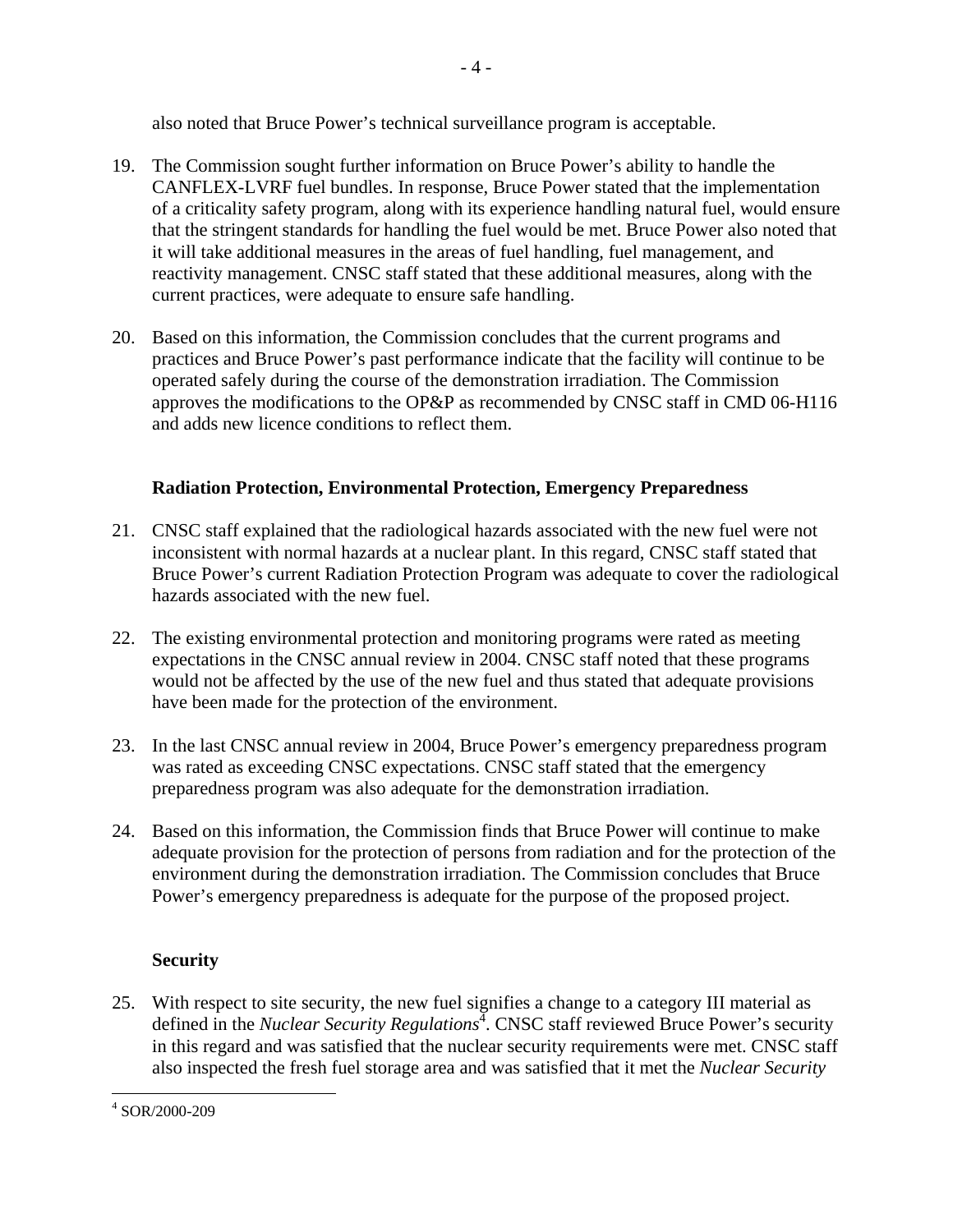#### *Regulations* requirements.

26. The Commission concludes that Bruce Power has made, and will continue to make, adequate provisions for ensuring the physical security of the Bruce NGS.

#### **Safeguards**

- 27. With respect to safeguards, CNSC staff reported that Bruce Power has submitted updated design information regarding the use CANFLEX-LVRF fuel at Bruce NGS B. CNSC staff noted that, pursuant to the Canada/IAEA safeguards agreements, it has in turn submitted this information to the International Atomic Energy Agency (IAEA).
- 28. CNSC staff noted that the safeguards program at Bruce Power meets safeguards requirements relevant to the utilization of CANFLEX LVRF fuel at Bruce NGS B.
- 29. The Commission concludes that Bruce Power has made, and will continue to make, adequate provisions in the area of safeguards that are necessary for maintaining national security and respecting the international agreements that Canada has signed.

#### **Conclusion**

- 30. The Commission has considered the information and submissions on record. Based on the design information for the demonstration irradiation phase presented by Bruce Power and CNSC staff, as well as Bruce Power's past operating performance, the Commission concludes that Bruce Power has the capacity to safely carry out the demonstration irradiation activities using the new CANFLEX-LVRF fuel bundle design in accordance with the NSCA.
- 31. The Commission concludes that Bruce Power is qualified to carry on the activity that the proposed amended licence would authorize. The Commission is also satisfied that Bruce Power, given the measures and programs to control the hazards that are in place or will be in place, will continue to make adequate provision for the protection of the environment, the health and safety of persons and the maintenance of national security and the measures required to implement national obligations agreed to by Canada.
- 32. The Commission therefore amends the Bruce B Power Reactor Operating Licence PROL 16.06/2009. This amendment is to authorize the commencement of a demonstration irradiation of CANFLEX Low Void Reactivity Fuel (LVRF) in Unit 6 or 7 at the Bruce B NGS, located in Tiverton, Ontario.
- 33. The Commission also approves the use of the CANFLEX-LVRF fuel bundle design and the modifications to the OP&P as recommended by CNSC staff and set out in CMD 06-H116.
- 34. The Commission includes in the licence all of the conditions recommended by CNSC staff,